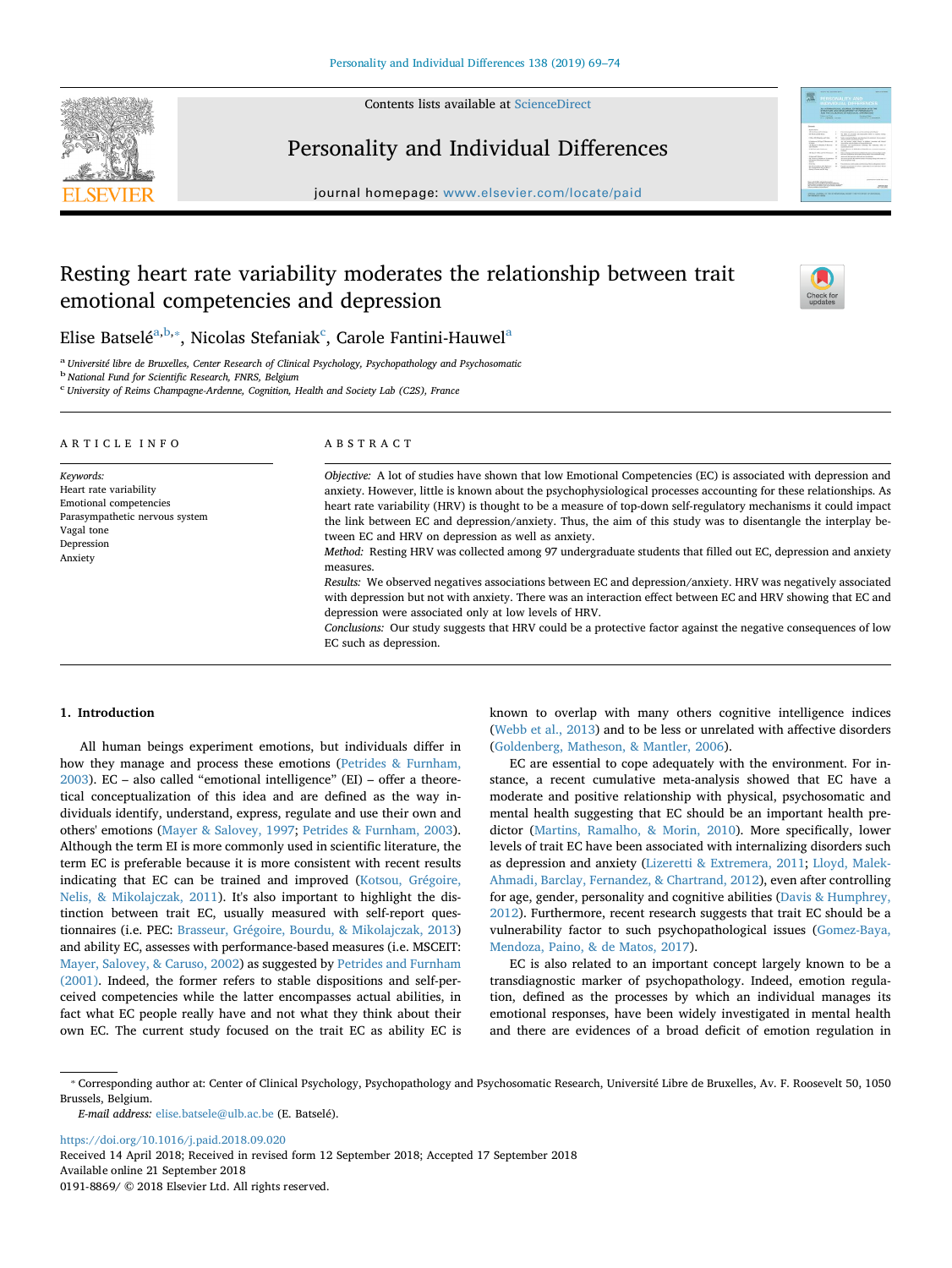anxiety and depression (i.e. [Aldao, Nolen-Hoeksema, & Schweizer,](#page-4-10) [2010\)](#page-4-10). To date, most studies have established a positive relationship between EC and functional emotion regulation strategies and a negative link with dysfunctional ones ([Peña-Sarrionandia, Mikolajczak, & Gross,](#page-5-3) [2015\)](#page-5-3). However, these studies mainly rely on self-perceived emotion regulation and rarely account for more objective emotion regulation markers such as parasympathetic nervous system (PNS) activity, which is measured through vagally mediated heart rate variability (HRV $^{\rm 1}$ ), i.e. the change in the time interval between successive heartbeats. Two major theories have led researchers to consider HRV as reflecting topdown self-regulatory processes (i.e. executive functioning, emotion regulation, working memory, attentional regulation) ([Holzman &](#page-4-11) [Bridgett, 2017](#page-4-11)). According to Porge's polyvagal theory ([Porges, 1995](#page-5-4); [Porges, 2001\)](#page-5-5), the ability of the ventral vagal complex to rapidly withdraw its inhibitory influence allows humans to rapidly engage and disengage with their environment without the metabolic cost of activating the slower-responding sympathetic nervous system. Indeed, many social processes (i.e., nonverbal communication, romantic courtship) require this rapid management of metabolic resources (24). Thus, the polyvagal theory emphasizes the relationship of ventral vagal complex activity and the regulation of the emotional processes underlying social behavior. Secondly, Thayer and Lane's neurovisceral integration model ([Thayer & Lane, 2000](#page-5-6)) states that HRV is influenced the central autonomic network (CAN), the stellate ganglia and the vagus nerve. The CAN receives information from internal and sensory external environment (input) and sends output that directly influences heart rate. This is the reason why HRV is considered to be a reflection of the CAN output and more specifically, the index of the physiological responses regulation when emotions arise. As such, HRV's level appears to be a good indicator of the ability to regulate emotions as it assesses the strength of vagal influence to adjust the cardiac reaction when emotions arise ([Thayer, Hansen, Saus-Rose, & Johnsen, 2009](#page-5-7)).

As HRV is thought to be a transdiagnostic biomarker of psychopathology reflecting emotion regulation abilities ([Beauchaine & Thayer,](#page-4-12) [2015\)](#page-4-12), its relationships with depression or anxiety have been widely studied. Decreased HRV has often been associated with those two disorders ([Brunoni et al., 2013](#page-4-13); [Chalmers, Quintana, Abbott, & Kemp,](#page-4-14) [2014\)](#page-4-14). Interestingly, a longitudinal study has shown that participants free of depression and exhibiting lower HRV at baseline, were more prone to develop depressive symptoms after 10 years, even after controlling for potential cofounding variables [\(Jandackova, Britton, Malik,](#page-4-15) [& Steptoe, 2016](#page-4-15)). So, HRV may be a trait biological marker, increasing the vulnerability to develop affective disorders [\(Brunoni et al., 2013](#page-4-13)), whose heritability is estimated between 47 and 60% ([Golosheykin,](#page-4-16) [Grant, Novak, Heath, & Anokhin, 2017](#page-4-16)). Although these studies displayed significant relationships between depression/anxiety and HRV, other researchers have found contradictory results ([Hammel et al.,](#page-4-17) [2011;](#page-4-17) [Moser et al., 1998](#page-5-8)).

So, an interesting question arises about the interplay between trait EC and HRV on depression and anxiety as they are both known to have consequences on them. To date, there are only two studies about trait EC and HRV. They evidence inconclusive results but the two studies ([Craig et al., 2009;](#page-4-18) [Laborde, Brüll, Weber, & Anders, 2013\)](#page-4-19) rely on HRV markers that reflect a mixture of PNS and sympathetic nervous system (SNS) influences (LF/HF ratio and SDNN). Recent recommendation states to use HRV indices that refer to clearly identified physiological systems [\(Laborde, Mosley, & Thayer, 2017](#page-4-20)).

The aim of this study was to disentangle the interplay between trait EC and HRV, as a measure of top-down self-regulatory mechanisms, on depression and anxiety. Indeed, how HRV influence the relation between trait ERC and psychological disorders remains unclear. HRV could be a moderator of the relationship between trait EC and

depression/anxiety. For example, neuroticism has less detrimental consequences on life outcomes at higher level of HRV but not at low ([Ode, Hilmert, Zielke, & Robinson, 2010](#page-5-9)). Further, it has also been shown that the consequences of thought suppression efforts on emotional distress are more likely to appear at low HRV level but not at high level [\(Gillie, Vasey, & Thayer, 2015](#page-4-21)). Thus, a moderation effect could not be excluded highlighting the flexibility and protective role of HRV. An alternative hypothesis posits that HRV is a mediator between trait EC and depression/anxiety. Indeed, some studies have revealed that the effect of emotion regulation on affective disorders is partially indirect through HRV ([Appelhans & Luecken, 2006](#page-4-22); [Thayer et al., 2009](#page-5-7)). Emotion regulation difficulties could lead to a lower HRV and then to negative consequences. As trait EC and emotion regulation are partly entangle, this hypothesis needs to be assessed.

## **2. Method**

A total of 108 participants took part in the experiment. Due to the exclusion criteria, 7 subjects were excluded and 4 other subjects were removed due to missing data. Thus, the final sample was composed of 97 undergraduate students, who participated in the study in order to validate credits for a psychology course (82 females, mean age =  $22.05 \pm 3.47$ ). Exclusion criteria were: (1) having a chronic somatic disease, (2) having a psychiatric diagnosis and (3) having difficulty understanding the French language. We have determined the required sample size with an a priori power analysis (G power) with 4 predictors (HRV, CE, HRV X CE and age as control variable). 85 participants were necessary to achieve a power of 0.80, with an alpha of 0.05 and a medium effect size of 0.15. The study was approved by the faculty ethic committee.

## *2.1. Procedure*

Participants were instructed not to smoke, engage in physical exercise or drink coffee/alcohol/energizing drinks 3 h before undergoing the experiment. They were seated in an experimental room during 30 min, which was equipped with a computer. An electrode belt was first attached to the participant's chest to complete a 5-min HRV resting period. The measure started 3–4 min after they seated in front of the screen of the computer (blank screen), just after they were given a detailed explanation of the procedure. Participants were sitting with hands on the knees and bent legs. They were spontaneously breathing and were instructed not to move. After the HRV measure, participants were asked to complete a set of online questionnaires.

**Ouestionnaires** 

*Trait emotional competencies*. We used the French version of the PEC ([Brasseur et al., 2013](#page-4-2)), a 50 items scored on a five-point Likert scale (from *strongly disagree* to *strongly agree*). We focused on the two main factor scores: intrapersonal EC ( $\alpha = 0.85$ ), an interpersonal EC ( $\alpha$  = 0.84) and the total EC factor score ( $\alpha$  = 0.86).

*Depression and anxiety*. We used the French validated version of the Hospital Anxiety and Depression Scale (HADS; [Zigmond & Snaith,](#page-5-10) [1983\)](#page-5-10), a 14-item scale (7 for anxiety and 7 for depression) scored on a 4-point Likert scale ranging from 0 to 3. The two-dimensional structure of the HADS exhibits a good internal consistency ( $\alpha$  anxiety = 0.77;  $\alpha$ depression  $= 0.72$ ).

*Heart rate variability*. HRV was measured by using a Polar® V800 heart rate monitor allowing to extract HRV parameters. The measure taken by the Polar® V800 has been validated as comparable to an electrocardiograph [\(Giles, Draper, & Neil, 2016](#page-4-23)). The electrode belt was dampened and placed following Polar's guidelines, tightly but comfortably just below the chest muscles. Measurements were conducted during 5 min (spontaneous breathing and resting state), according to the recommendations of the [Task Force of The European Society of](#page-5-11) [Cardiology and The North American Society of Pacing and](#page-5-11) [Electrophysiology \(1996\).](#page-5-11) The variability between successive R-spikes

<span id="page-1-0"></span> $1$  For clarity reasons, we will use the HRV acronym to refer to the vagally mediated HRV.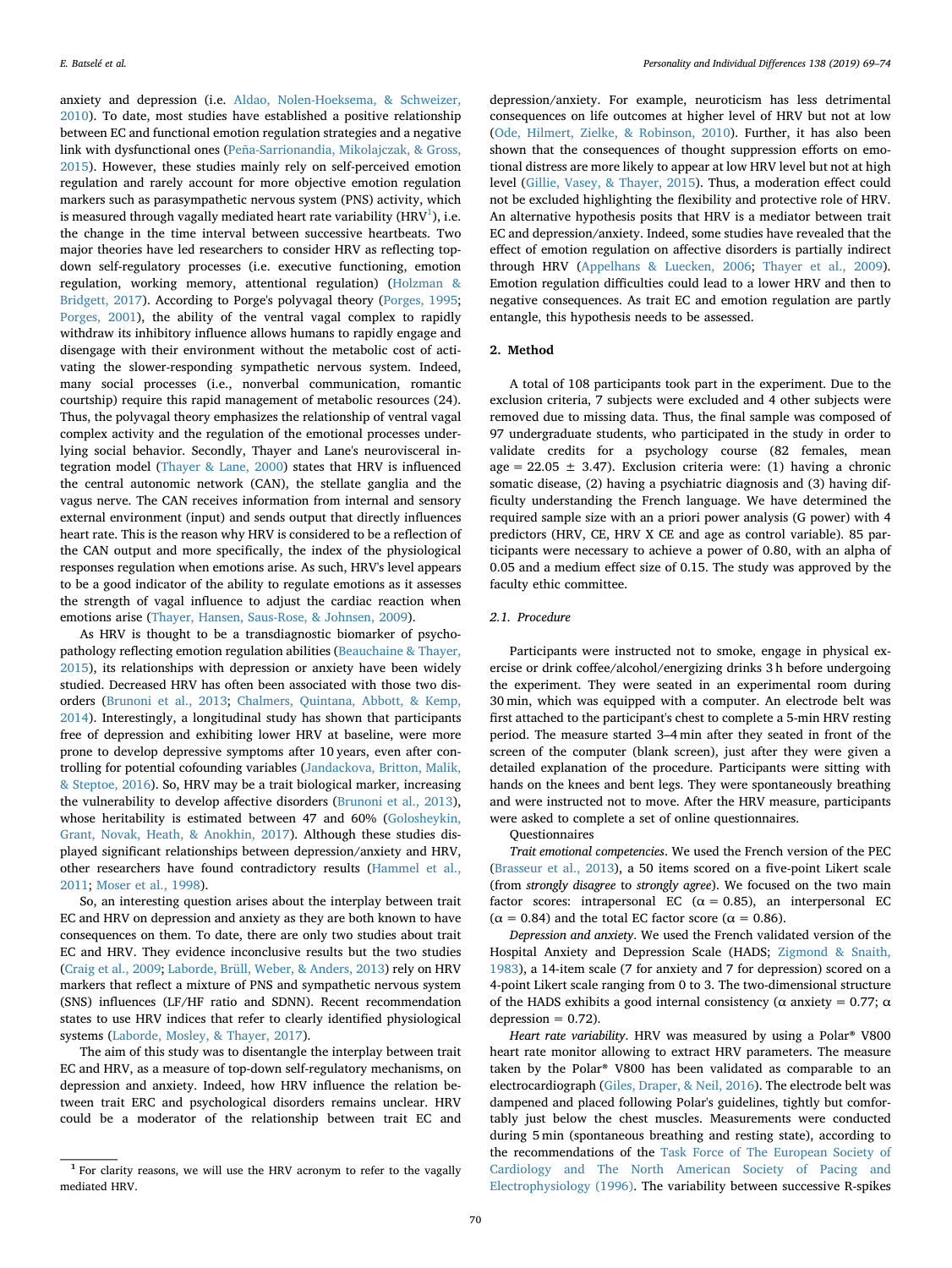<span id="page-2-0"></span>**Table 1**

Descriptive statistics.

| Variable         | Mean $\pm$ SD   | Min.  | Max.   |
|------------------|-----------------|-------|--------|
| Age              | $22.05 + 3.47$  | 19.00 | 44.00  |
| <b>BMI</b>       | $22.02 + 3.22$  | 15.78 | 37.11  |
| HRV (RMSSD)      | $37.25 + 19.98$ | 9.23  | 105.15 |
| Ln HRV           | $3.48 \pm 0.54$ | 2.22  | 4.66   |
| Intrapersonal EC | $3.13 \pm 0.54$ | 1.52  | 4.24   |
| Interpersonal EC | $3.67 \pm 0.40$ | 1.84  | 4.44   |
| Total EC         | $3.40 \pm 0.38$ | 2.22  | 4.14   |
| Anxiety          | $8.29 + 3.83$   | 1.00  | 21.00  |
| Depression       | $4.27 + 3.12$   | 0.00  | 18.00  |
|                  |                 |       |        |

was then analyzed using Kubios 3.0.2 premium version ([Tarvainen,](#page-5-12) [Niskanen, Lipponen, Ranta-Aho, & Karjalainen, 2014](#page-5-12)), which allows for the calculation of time- and frequency-domain indices of HRV. Artifacts within the R–R series were visually detected, and we applied an automatic artifact correction level (for more detailed informations, see [Tarvainen et al., 2014\)](#page-5-12). Among the HRV indicators, we chose to use the RMSSD (ms2), a time domain measure of HRV reflecting PNS modulation of heart rate (1996). RMSSD is thought to be relatively free of respiratory influences and thus appear as a more reliable measure of HRV than others indices ([Hill, Siebenbrock, Sollers, & Thayer, 2009](#page-4-24); [Task Force of The European Society of Cardiology and The North](#page-5-11)

#### <span id="page-2-6"></span>**Table 2**

Bayes Factors of the retained models.

[American Society of Pacing and Electrophysiology, 1996](#page-5-11)). The HRV index we used in this study has been natural log-transformed (ln) to fit assumptions of linear analyses ([Ellis, Sollers, Edelstein, & Thayer,](#page-4-25) [2008\)](#page-4-25).

#### *2.2. Statistical analyses*

First, we used the Bayes factor to decide what covariates should be taken into account by using R and the Bayes factor package ([R Core](#page-4-26) [Team, 2017](#page-4-26), [Morey & Rouder, 2015](#page-5-13)). We have examined Pearson's correlations and proceed to robust (HC3) moderation and mediation analysis using the process macro ([Hayes, 2017](#page-4-27)). Thirdly, all interaction terms were centered prior to compute interaction effect following [Aiken](#page-4-28) [and West \(1991\)](#page-4-28) recommendations.

## **3. Results**

Descriptive statistics are provided in [Table 1](#page-2-0).

*Model selection*. In order to determine which covariates needed to be included in subsequent analyses, we used Bayes Factor (BF) to decide if covariates add significant information to our model (Rouder & Morey, 2012). The BF is a ratio of two likelihood estimation. Larger values for BF reveal that the model is more probable while smaller values reveal that the model is less probable. The BF can be compared together by computing the ratio between two BF. We estimated the BF from the

| Models                                                                            | BF     |
|-----------------------------------------------------------------------------------|--------|
| 1. HRV + EC + HRV $\times$ EC                                                     | 216.45 |
| 2. Age + HRV + EC + HRV $\times$ EC                                               | 622.65 |
| 3. Age + Gender + HRV + ERD + HRV $\times$ ERD                                    | 528.00 |
| 4. Age + Gender + Coffee + Alcohol + Smoking + BMI + HRV + ERD + HRV $\times$ ERD | 13.31  |

<span id="page-2-7"></span>

| Table 3               |  |
|-----------------------|--|
| Correlation analyses. |  |

|            | <b>HRV</b> | Anxiety                  | Depression | Intrapersonal EC | Interpersonal EC | Total score EC |
|------------|------------|--------------------------|------------|------------------|------------------|----------------|
| Age        | $-0.16$    | 0.18                     | $0.24*$    | 0.04             | $-0.17$          | $-0.06$        |
| <b>HRV</b> | -          | $-0.08$                  | $-0.32**$  | 0.16             | 0.18             | $0.21*$        |
| Anxiety    | -          | $\overline{\phantom{a}}$ | $0.42**$   | $-0.39**$        | 0.10             | $-0.22*$       |
| Depression | -          | $\overline{\phantom{a}}$ | $\equiv$   | $-0.36**$        | $-0.15$          | $-0.33**$      |

<span id="page-2-1"></span> $p < .05$ .

<span id="page-2-2"></span><sup>∗</sup>*∗ p* ≤ .01.

## <span id="page-2-8"></span>**Table 4**

Moderation analyses for depression.

|                               | (1)       |           |                  | (2)        |           |                  | (3)      |           |       |
|-------------------------------|-----------|-----------|------------------|------------|-----------|------------------|----------|-----------|-------|
|                               | ß         | Robust SE | $\boldsymbol{p}$ | ß          | Robust SE | $\boldsymbol{p}$ | ß        | Robust SE | p     |
| Age                           | $0.21*$   | (0.08)    | 0.013            | $0.27***$  | (0.07)    | 0.000            | $0.18*$  | (0.08)    | 0.035 |
| <b>HRV</b>                    | $-0.25*$  | (0.73)    | 0.046            | $-0.25*$   | (0.61)    | 0.017            | $-0.27*$ | (0.75)    | 0.039 |
| Total EC                      | $-0.26**$ | (0.72)    | 0.004            |            |           |                  |          |           |       |
| $HRV \times Total EC$         | 0.18      | (1.64)    | 0.06             |            |           |                  |          |           |       |
| Intrapersonal EC              |           |           |                  | $-0.29***$ | (0.47)    | 0.001            |          |           |       |
| $HRV \times Intrapersonal EC$ |           |           |                  | $0.28**$   | (1.19)    | 0.011            |          |           |       |
| Interpersonal EC              |           |           |                  |            |           |                  | $-0.09$  | (0.82)    | 0.39  |
| $HRV \times Interpersonal EC$ |           |           |                  |            |           |                  | $-0.12$  | (1.77)    | 0.34  |
| $R^2$                         | 0.24      |           |                  | 0.32       |           |                  | 0.16     |           |       |
| F                             | $6.15***$ |           |                  | $8.70***$  |           |                  | $4.01**$ |           |       |

 $\beta$  = Standardized beta coefficients; Standard errors in parentheses.

<span id="page-2-3"></span> $^{\ast}$   $p$   $<$  .05.

<span id="page-2-5"></span>\*\*  $p < .01$ .

<span id="page-2-4"></span>⁎⁎⁎ *p* < .001.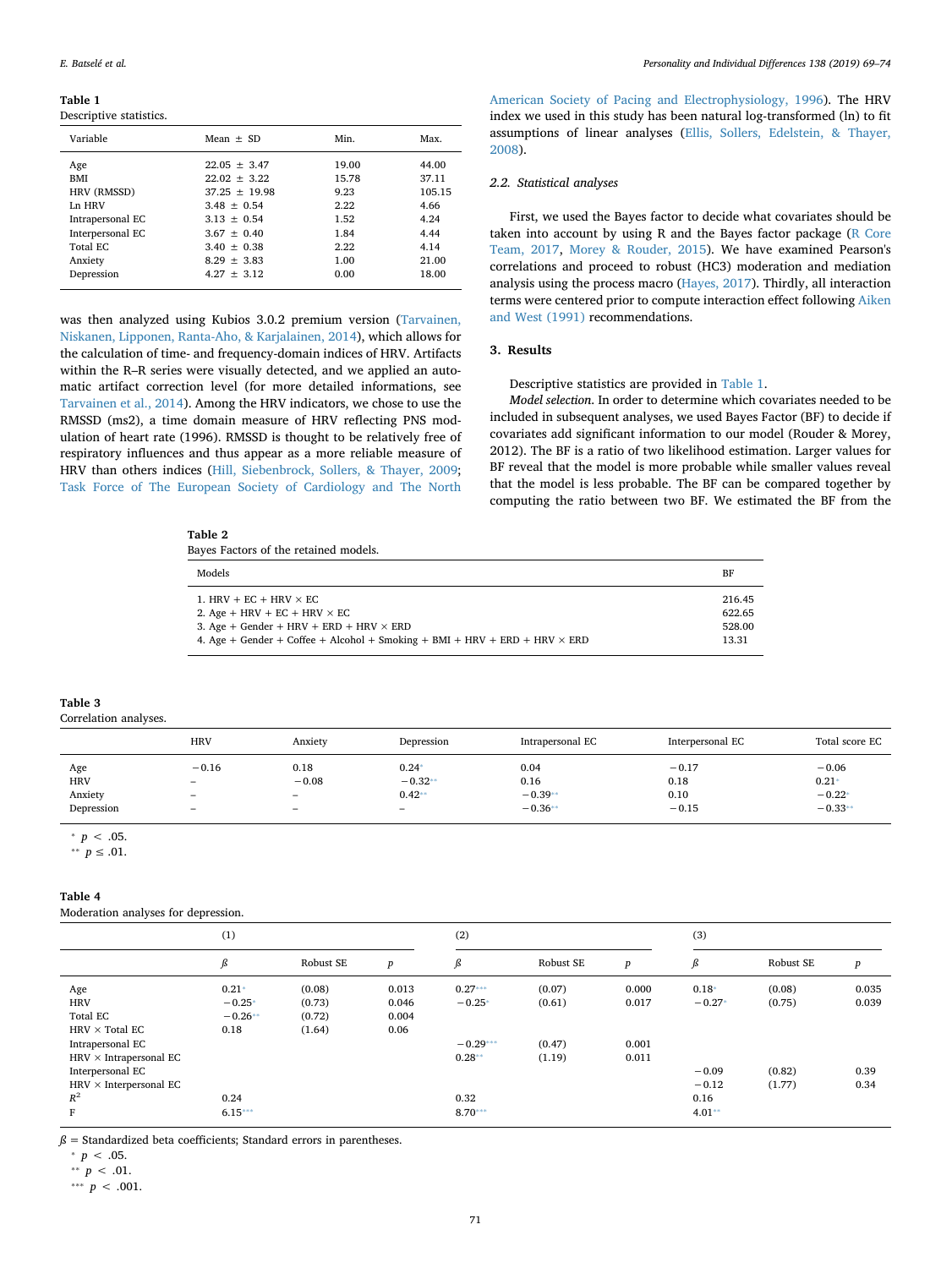simplest (without covariates) to the full covariates model. The description of each model and their associated BF are reported in [Table 2](#page-2-6). It appears that the model in which age has been added is 2.87 (i.e., 622.65/216.45) more probable than the model without age. However, the others models are not only less parsimonious but also deteriorates the likelihood since the Bayes Factors decrease when other variables are added in the model. In other words, the most likely model is the model in which only age is added in the model. So we retained age as covariate in order to be conservative.

Correlation analyses ([Table 3\)](#page-2-7) revealed negatives and significant relationships between total trait EC and depression  $(r = -0.33)$ , *p* = .001) as well as anxiety (*r* = −0.22, *p* = .029). Intrapersonal trait EC was negatively correlated to depression and anxiety. We also found a positive and significant relationship between total trait EC and HRV  $(r = 0.21, p = .042)$ . Depression was negatively and significantly correlated to HRV ( $r = -0.32$ ,  $p = .001$ ). All other variables' relations were not significant.

*Moderation analysis*: As shown in [Tables 4,](#page-2-8) 24% of the variance of depression was accounted by Age, HRV and total trait EC. The more age increase, the more depression increase. However, the lower trait EC and HRV are, the higher is depression. We didn't find a significant total trait EC x HRV interaction on depression.

Considering intrapersonal trait EC, 32% of the depression scores' variance was explained by age, HRV and intrapersonal trait EC, as well as by the interaction between intrapersonal trait EC and HRV [\(Fig. 1](#page-3-0)). For high HRV people  $(+1 S_D)$ , there was no significant relationship between intrapersonal trait EC and depression  $(B = 0.02, t = 0.03,$ *p* = .97, 95%CI [−1.36 to 1.40]). However, people exhibiting lower levels of HRV (−1 SD) reported a significant and negative relationship between intrapersonal trait EC and depression (B =  $-3.33$ ,  $t = -3.75$ , *p* ≤ .005, 95%CI [−5.09 to −1.56]). The interaction contributes to 8% of the total variance  $(F[1, 92] = 13.16, p < .001)$ .

bootstrap confidence intervals (10.000 samples). All indirect effect were non-significant, both for depression and anxiety, whatever the trait EC used as independent variable (total, intrapersonal or interpersonal), indicating that a mediation model did not provide a better fit to the data structure (see Table A.2 in supplementary files).

### **4. Discussion**

The purpose of this study was to disentangle the interplay between trait EC and HRV on depression and anxiety. Correlations analyses revealed negative associations between trait EC and depression/anxiety as previously reported in the literature [\(Lizeretti & Extremera, 2011](#page-4-6); [Lloyd et al., 2012](#page-4-7)). Specifically, intrapersonal trait EC, but not interpersonal trait EC, was related to depression and anxiety. Thus, our results confirm and emphasize the strength of the relationship between trait EC and mental health ([Martins et al., 2010\)](#page-4-5). We also observed a positive association between HRV and trait EC. To our knowledge, only two studies have explored these relationships but failed to show any relation [\(Craig et al., 2009;](#page-4-18) [Laborde et al., 2013\)](#page-4-19). However, it's difficult to compare these previous findings with our results as they used EI questionnaires instead of trait EC measures. Further, they used the LF/ HF ratio, which is a controversial index of HRV that evaluates both PNS and SNS ([Billman, 2013](#page-4-29)). Anyway, even if the size of the correlation we observed in our study between trait EC and HRV is small regarding Cohen's classification, it should be noted that trait EC is probably more linked to the PNS than the SNS. Furthermore, most of the past research has found associations between HRV and clinical depression [\(Brunoni](#page-4-13) [et al., 2013\)](#page-4-13). Our results indicate that this link also exists in non-clinical populations. It is quite surprising that we didn't observe the same association for anxiety, as it seems also to be well established in the literature but on clinical population ([Chalmers et al., 2014\)](#page-4-14). Future studies on non-clinical populations (and not trait or diagnosed clinical

<span id="page-3-0"></span>

**Fig. 1.** Interaction effect between intrapersonal EC and HRV on depression.

Finally, when considering interpersonal trait EC, we found that 16% of the depression scores' variance was explained by all variables with only a significant and positive main effects of age and a significant and negative one for HRV.

For anxiety, moderation analysis didn't reach the significance level (see Table A.1 in supplementary material). We just observed a significant effect of intrapersonal trait EC ( $b = −0.38$ ,  $p ≤ .001$ ) with  $F(4)$ , 92) = 5.47,  $p \le 0.001$ ,  $R^2 = 0.20$ .

*Mediation analysis*: We examined the indirect effect of EC on depression and anxiety through HRV, controlled for age with a robust (HC3) mediation analyze. This indirect effect was computed using 95% disorder) would be necessary in order to understand if HRV is only linked to diagnosed anxiety disorders or if this relationship also exists for people experiencing some symptoms in everyday life.

Our study aimed to compare two hypotheses. The first hypothesis was that HRV would be a moderator of the relationship between trait EC and depression as well as anxiety. The second and alternative hypothesis was that HRV could be a mediator between trait EC and depression/anxiety. Our results seem to confirm the litterature regarding the link between trait EC and depression/anxiety [\(Lizeretti &](#page-4-6) [Extremera, 2011](#page-4-6); [Lloyd et al., 2012](#page-4-7)). However, the moderating effect of HRV on the relationship between trait EC and depression nuances the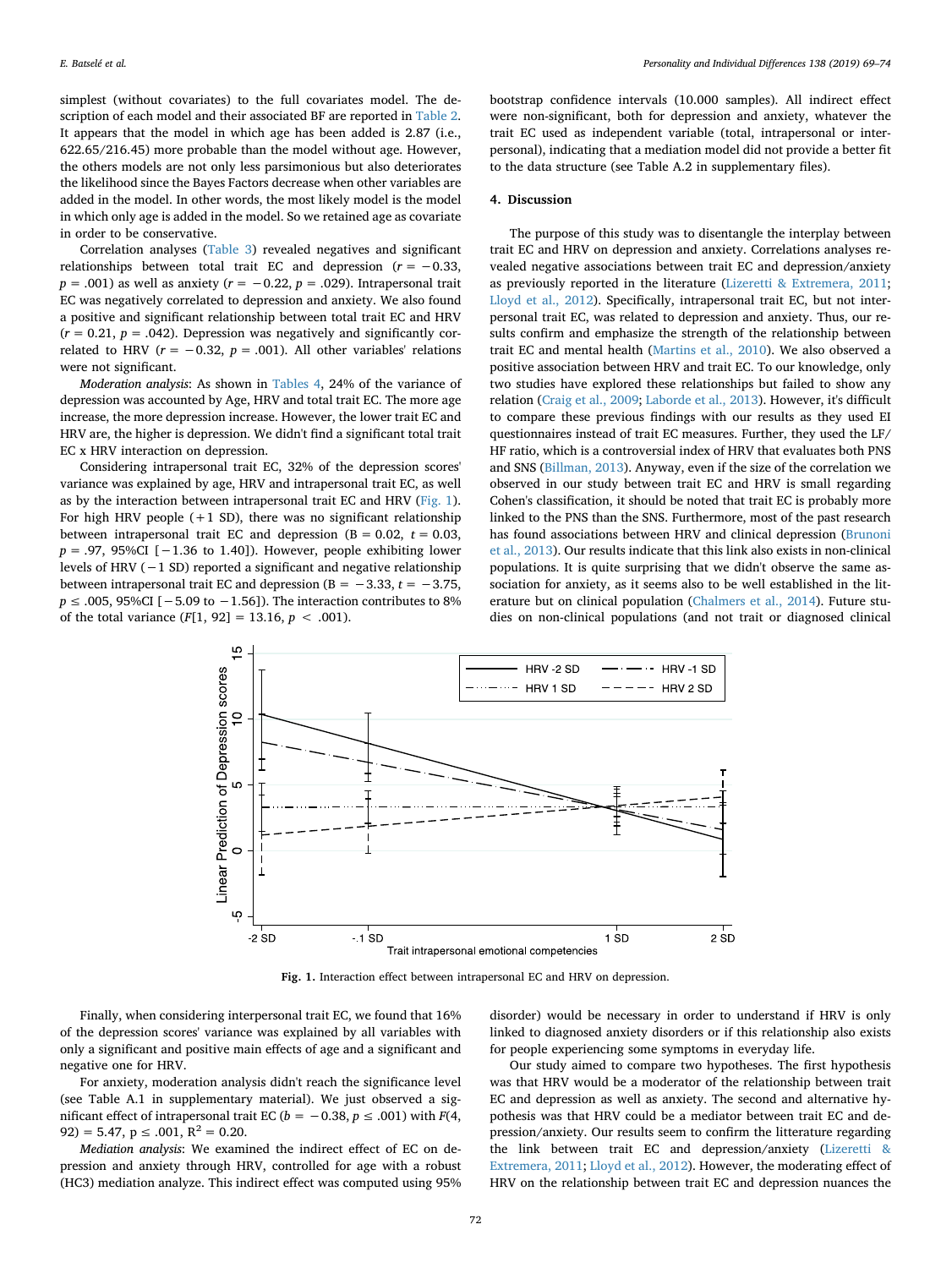consequences of low trait EC trait. At low levels of HRV there was a negative association between trait intrapersonal EC and depression. But on the contrary, at high levels of HRV this association was no longer significant. Thus, high levels of HRV could be a protective factor against the consequences of low trait intrapersonal EC. It can be explained by the fact that HRV is a bio-marker of top-down self-regulatory mechanisms including executive functioning, working memory, attentional regulation, inhibitory control as well as emotional regulation ([Holzman & Bridgett, 2017](#page-4-11); [Porges, 1995](#page-5-4); [Thayer et al., 2009](#page-5-7)) and all those flexibility processes are involved in depression ([De Raed, Koster,](#page-4-30) [& Joormann, 2010;](#page-4-30) [Joormann & Gotlib, 2008;](#page-4-31) [Monteiro et al., 2016](#page-4-32)). Supporting this idea, some studies have already underlined the moderating, and therefore protective, role of HRV against negative consequences of neuroticism and emotional distress following thought suppression ([Gillie, Vasey, & Thayer, 2014;](#page-4-33) [Ode et al., 2010\)](#page-5-9). Our study suggests that the actual regulation's resources of a person, indexed by HRV, might vary independently of how bad they perceive their EC. We should note that we didn't find any moderation effect analyses regarding anxiety. Finally, we didn't confirm our mediation hypothesis as the analyses were not significant. Thus, our study suggests that HRV has more a moderator role in the relationship between trait EC and depression than a mediator one.

Several limitations have to be acknowledged. The first one resides in the sample composition: the participants were mainly females. This could impact the generalizability to both genders ([Martins et al., 2010](#page-4-5)). Also, participants were young and university-instructed, which raises direct concerns about the generalizability of the results to other populations. The last main limitation pertains to the direction of causality. Namely, it is probable that the causality is not unidirectional (i.e., trait EC predicting depression/anxiety) but is rather bidirectional. It is indeed likely that low trait EC could lead to the development depression/ anxiety, as it reveals behavioral dispositions that lead to difficulties in managing emotions, but this condition could also affect the way people perceive their EC.

Further studies investigating the links between trait EC, but also ability EC, HRV and depression as well as anxiety would be necessary in order to replicate our findings. Plus, it seems important to identify what is, if any, the specific processes indexed by HRV (attention, inhibitory control, executive functions, …) that explain its protective effect.

#### **Conflicts of interest**

The authors declared no potential conflicts of interest with respect to the research, authorship, and/or publication of this article. For the remaining authors, none were declared.

## **Source of funding**

The first author is currently receiving a grant (doctoral researcher) from the Fund for Scientific Research (FNRS-FRS).

## **Appendix A. Supplementary data**

Supplementary data to this article can be found online at [https://](https://doi.org/10.1016/j.paid.2018.09.020) [doi.org/10.1016/j.paid.2018.09.020.](https://doi.org/10.1016/j.paid.2018.09.020)

## **References**

- <span id="page-4-28"></span>Aiken, L. S., & West, S. G. (1991). *[Multiple regressions: Testing and interpreting interactions.](http://refhub.elsevier.com/S0191-8869(18)30506-3/rf0005)* [Thousand Oaks, London, New Delhi: SAGE Publications Inc](http://refhub.elsevier.com/S0191-8869(18)30506-3/rf0005).
- <span id="page-4-10"></span>[Aldao, A., Nolen-Hoeksema, S., & Schweizer, S. \(2010\). Emotion-regulation strategies](http://refhub.elsevier.com/S0191-8869(18)30506-3/rf0010) [across psychopathology: A meta-analytic review.](http://refhub.elsevier.com/S0191-8869(18)30506-3/rf0010) *Clinical Psychology Review, 30*(2), [217–237](http://refhub.elsevier.com/S0191-8869(18)30506-3/rf0010).
- <span id="page-4-22"></span>[Appelhans, B. M., & Luecken, L. J. \(2006\). Heart rate variability as an index of regulated](http://refhub.elsevier.com/S0191-8869(18)30506-3/rf0015) emotional responding. *[Review of General Psychology, 10](http://refhub.elsevier.com/S0191-8869(18)30506-3/rf0015)*(3), 229–240.
- <span id="page-4-12"></span>[Beauchaine, T. P., & Thayer, J. F. \(2015\). Heart rate variability as a transdiagnostic](http://refhub.elsevier.com/S0191-8869(18)30506-3/rf0020) biomarker of psychopathology. *[International Journal of Psychophysiology, 98](http://refhub.elsevier.com/S0191-8869(18)30506-3/rf0020)*(2 Pt2), [338–350](http://refhub.elsevier.com/S0191-8869(18)30506-3/rf0020).
- <span id="page-4-29"></span>[Billman, G. E. \(2013\). The LF/HF ratio does not accurately measure cardiac sympatho](http://refhub.elsevier.com/S0191-8869(18)30506-3/rf0025)vagal balance. *[Frontiers in Physiology, 4](http://refhub.elsevier.com/S0191-8869(18)30506-3/rf0025)*, 26.
- <span id="page-4-2"></span>[Brasseur, S., Grégoire, J., Bourdu, R., & Mikolajczak, M. \(2013\). The profile of emotional](http://refhub.elsevier.com/S0191-8869(18)30506-3/rf0035) [competence \(PEC\): Development and validation of a self-reported measure that fits](http://refhub.elsevier.com/S0191-8869(18)30506-3/rf0035) [dimensions of emotional competence theory.](http://refhub.elsevier.com/S0191-8869(18)30506-3/rf0035) *PLoS One, 8*(5), e62635.
- <span id="page-4-13"></span>[Brunoni, A. R., Kemp, A. H., Dantas, E. M., Goulart, A. C., Nunes, M. A., Boggio, P. S., ...](http://refhub.elsevier.com/S0191-8869(18)30506-3/rf0040) [Bensenor, I. M. \(2013\). Heart rate variability is a trait marker of major depressive](http://refhub.elsevier.com/S0191-8869(18)30506-3/rf0040) [disorder: Evidence from the sertraline vs. electric current therapy to treat depression](http://refhub.elsevier.com/S0191-8869(18)30506-3/rf0040) clinical study. *[The International Journal of Neuropsychopharmacology, 16](http://refhub.elsevier.com/S0191-8869(18)30506-3/rf0040)*(9), [1937–1949](http://refhub.elsevier.com/S0191-8869(18)30506-3/rf0040).
- <span id="page-4-14"></span>[Chalmers, J. A., Quintana, D. S., Abbott, M. J., & Kemp, A. H. \(2014\). Anxiety disorders](http://refhub.elsevier.com/S0191-8869(18)30506-3/rf0045) [are associated with reduced heart rate variability: A meta-analysis.](http://refhub.elsevier.com/S0191-8869(18)30506-3/rf0045) *Frontiers in [Psychiatry, 5](http://refhub.elsevier.com/S0191-8869(18)30506-3/rf0045)*, 80.
- <span id="page-4-26"></span>R Core Team (2017). *R: A language and environment for statistical computing.* Vienna, Austria: R Foundation for Statistical Computing. (URL) [https://www.R-project.org/.](https://www.R-project.org/)
- <span id="page-4-18"></span>[Craig, A., Tran, Y., Hermens, G., Williams, L. M., Kemp, A., Morris, C., & Gordon, E.](http://refhub.elsevier.com/S0191-8869(18)30506-3/rf0055) [\(2009\). Psychological and neural correlates of emotional intelligence in a large](http://refhub.elsevier.com/S0191-8869(18)30506-3/rf0055) [sample of adult males and females.](http://refhub.elsevier.com/S0191-8869(18)30506-3/rf0055) *Personality and Individual Differences, 46*(2), [111–115](http://refhub.elsevier.com/S0191-8869(18)30506-3/rf0055).
- <span id="page-4-8"></span>[Davis, S. K., & Humphrey, N. \(2012\). Emotional intelligence predicts adolescent mental](http://refhub.elsevier.com/S0191-8869(18)30506-3/rf0060) [health beyond personality and cognitive ability.](http://refhub.elsevier.com/S0191-8869(18)30506-3/rf0060) *Personality and Individual Differences, 52*[\(2\), 144–149.](http://refhub.elsevier.com/S0191-8869(18)30506-3/rf0060)
- <span id="page-4-30"></span>[De Raed, R., Koster, E. H. W., & Joormann, J. \(2010\). Attentional control in depression: A](http://refhub.elsevier.com/S0191-8869(18)30506-3/rf0065) translational aff[ective neuroscience approach.](http://refhub.elsevier.com/S0191-8869(18)30506-3/rf0065) *Cognitive, Affective, & Behavioral [Neuroscience, 10](http://refhub.elsevier.com/S0191-8869(18)30506-3/rf0065)*(1), 1–7.
- <span id="page-4-25"></span>[Ellis, R. J., Sollers, J. J., Edelstein, E. A., & Thayer, J. F. \(2008\). Data transforms for](http://refhub.elsevier.com/S0191-8869(18)30506-3/rf0070) [spectral analyses of heart rate variability.](http://refhub.elsevier.com/S0191-8869(18)30506-3/rf0070) *Biomedical Sciences Instrumentation, 44*, [392–397](http://refhub.elsevier.com/S0191-8869(18)30506-3/rf0070).
- <span id="page-4-23"></span>[Giles, D., Draper, N., & Neil, W. \(2016\). Validity of the polar V800 heart rate monitor to](http://refhub.elsevier.com/S0191-8869(18)30506-3/rf0075) measure RR intervals at rest. *[European Journal of Applied Physiology, 116](http://refhub.elsevier.com/S0191-8869(18)30506-3/rf0075)*, 563–571.
- <span id="page-4-33"></span>[Gillie, B. L., Vasey, M. W., & Thayer, J. F. \(2014\). Heart rate variability predicts control](http://refhub.elsevier.com/S0191-8869(18)30506-3/rf0080) over memory retrieval. *[Psychological Science, 25](http://refhub.elsevier.com/S0191-8869(18)30506-3/rf0080)*(2), 458–465.
- <span id="page-4-21"></span>[Gillie, B. L., Vasey, M. W., & Thayer, J. F. \(2015\). Individual di](http://refhub.elsevier.com/S0191-8869(18)30506-3/rf9000)fferences in resting heart [rate variability moderate thought suppression success.](http://refhub.elsevier.com/S0191-8869(18)30506-3/rf9000) *Psychophysiology, 52*(9), [1149–1160](http://refhub.elsevier.com/S0191-8869(18)30506-3/rf9000).
- <span id="page-4-4"></span>[Goldenberg, I., Matheson, K., & Mantler, J. \(2006\). The assessment of emotional in](http://refhub.elsevier.com/S0191-8869(18)30506-3/rf0085)[telligence: A comparison of performance-based and self-report methodologies.](http://refhub.elsevier.com/S0191-8869(18)30506-3/rf0085) *[Journal of Personality Assessment, 86](http://refhub.elsevier.com/S0191-8869(18)30506-3/rf0085)*(1), 33–45.
- <span id="page-4-16"></span>[Golosheykin, S., Grant, J. D., Novak, O. V., Heath, A. C., & Anokhin, A. P. \(2017\). Genetic](http://refhub.elsevier.com/S0191-8869(18)30506-3/rf0090) influences on heart rate variability. *[International Journal of Psychophysiology, 115](http://refhub.elsevier.com/S0191-8869(18)30506-3/rf0090)*, [65–73](http://refhub.elsevier.com/S0191-8869(18)30506-3/rf0090).
- <span id="page-4-9"></span>[Gomez-Baya, D., Mendoza, R., Paino, S., & de Matos, M. G. \(2017\). Perceived emotional](http://refhub.elsevier.com/S0191-8869(18)30506-3/rf0095) [intelligence as a predictor of depressive symptoms during mid-adolescence: A two](http://refhub.elsevier.com/S0191-8869(18)30506-3/rf0095)[year longitudinal study on gender di](http://refhub.elsevier.com/S0191-8869(18)30506-3/rf0095)fferences. *Personality and Individual Differences, 104*[, 303–312.](http://refhub.elsevier.com/S0191-8869(18)30506-3/rf0095)
- <span id="page-4-17"></span>[Hammel, J. C., Smitherman, T. A., McGlynn, F. D., Mulfinger, A. M., Lazarte, A. A., &](http://refhub.elsevier.com/S0191-8869(18)30506-3/rf0100) [Gothard, K. D. \(2011\). Vagal influence during worry and cognitive challenge.](http://refhub.elsevier.com/S0191-8869(18)30506-3/rf0100) *Anxiety, [Stress, and Coping, 24](http://refhub.elsevier.com/S0191-8869(18)30506-3/rf0100)*(2), 121–136.
- <span id="page-4-27"></span>Hayes, A. F. (2017). *[Introduction to mediation, moderation, and conditional process analysis](http://refhub.elsevier.com/S0191-8869(18)30506-3/rf0105) (2è éd.).* [New-York: Guilford Press](http://refhub.elsevier.com/S0191-8869(18)30506-3/rf0105).
- <span id="page-4-24"></span>[Hill, L. K., Siebenbrock, A., Sollers, J. J., & Thayer, J. F. \(2009\). Are all measures created](http://refhub.elsevier.com/S0191-8869(18)30506-3/rf0110) [equal? Heart rate variability and respiration.](http://refhub.elsevier.com/S0191-8869(18)30506-3/rf0110) *Biomedical Sciences Instrumentation, 45*, [71–76](http://refhub.elsevier.com/S0191-8869(18)30506-3/rf0110).
- <span id="page-4-11"></span>[Holzman, J. B., & Bridgett, D. J. \(2017\). Heart rate variability indices as bio-markers of](http://refhub.elsevier.com/S0191-8869(18)30506-3/rf0115) [top-down self-regulatory mechanisms: A meta-analytic review.](http://refhub.elsevier.com/S0191-8869(18)30506-3/rf0115) *Neuroscience and [Biobehavioral Reviews, 74](http://refhub.elsevier.com/S0191-8869(18)30506-3/rf0115)*(Pt A), 233–255.
- <span id="page-4-15"></span>[Jandackova, V. K., Britton, A., Malik, M., & Steptoe, A. \(2016\). Heart rate variability and](http://refhub.elsevier.com/S0191-8869(18)30506-3/rf0120) [depressive symptoms: A cross-lagged analysis over a 10-year period in the Whitehall](http://refhub.elsevier.com/S0191-8869(18)30506-3/rf0120) II study. *[Psychological Medicine, 46](http://refhub.elsevier.com/S0191-8869(18)30506-3/rf0120)*(10), 2121–2131.
- <span id="page-4-31"></span>[Joormann, J., & Gotlib, I. H. \(2008\). Updating the contents of working memory in de](http://refhub.elsevier.com/S0191-8869(18)30506-3/rf0125)[pression: Interference from irrelevant negative material.](http://refhub.elsevier.com/S0191-8869(18)30506-3/rf0125) *Journal of Abnormal [Psychology, 117](http://refhub.elsevier.com/S0191-8869(18)30506-3/rf0125)*(1), 182–192.
- <span id="page-4-1"></span>[Kotsou, I., Grégoire, J., Nelis, D., & Mikolajczak, M. \(2011\). Emotional plasticity:](http://refhub.elsevier.com/S0191-8869(18)30506-3/rf0130) Conditions and eff[ects of improving emotional competence in adulthood.](http://refhub.elsevier.com/S0191-8869(18)30506-3/rf0130) *The Journal [of Applied Psychology, 96](http://refhub.elsevier.com/S0191-8869(18)30506-3/rf0130)*, 827–839.
- <span id="page-4-19"></span>[Laborde, S., Brüll, A., Weber, J., & Anders, L. S. \(2013\). Trait emotional intelligence in](http://refhub.elsevier.com/S0191-8869(18)30506-3/rf0135) [sports: A protective role against stress through heart rate variability?](http://refhub.elsevier.com/S0191-8869(18)30506-3/rf0135) *Personality & [Individual Di](http://refhub.elsevier.com/S0191-8869(18)30506-3/rf0135)fferences, 51*(1), 23–27.
- <span id="page-4-20"></span>[Laborde, S., Mosley, E., & Thayer, J. F. \(2017\). Heart rate variability and cardiac vagal](http://refhub.elsevier.com/S0191-8869(18)30506-3/rf0140) [tone in psychophysiological research — Recommendations for experiment planning,](http://refhub.elsevier.com/S0191-8869(18)30506-3/rf0140) [data analysis, and data reporting.](http://refhub.elsevier.com/S0191-8869(18)30506-3/rf0140) *Frontiers in Psychology, 8*, 213.
- <span id="page-4-6"></span>[Lizeretti, N. P., & Extremera, N. \(2011\). Emotional intelligence and clinical symptoms in](http://refhub.elsevier.com/S0191-8869(18)30506-3/rf0145) [outpatients with generalized anxiety disorders \(GAD\).](http://refhub.elsevier.com/S0191-8869(18)30506-3/rf0145) *The Psychiatric Quarterly, 82*, [253–260](http://refhub.elsevier.com/S0191-8869(18)30506-3/rf0145).
- <span id="page-4-7"></span>[Lloyd, S. J., Malek-Ahmadi, M., Barclay, K., Fernandez, M. R., & Chartrand, M. S. \(2012\).](http://refhub.elsevier.com/S0191-8869(18)30506-3/rf0150) [Emotional intelligence \(EI\) as a predictor of depression status in older adults.](http://refhub.elsevier.com/S0191-8869(18)30506-3/rf0150) *Archives [of Gerontology and Geriatrics, 55](http://refhub.elsevier.com/S0191-8869(18)30506-3/rf0150)*, 570–573.
- <span id="page-4-5"></span>[Martins, A., Ramalho, N., & Morin, E. \(2010\). A comprehensive meta-analysis of the re](http://refhub.elsevier.com/S0191-8869(18)30506-3/rf0155)[lationship between emotional intelligence and health.](http://refhub.elsevier.com/S0191-8869(18)30506-3/rf0155) *Personality & Individual Diff[erences, 49](http://refhub.elsevier.com/S0191-8869(18)30506-3/rf0155)*, 554–564.
- <span id="page-4-0"></span>Mayer, J. D., & Salovey, P. (1997). *[Emotional development and emotional intelligence:](http://refhub.elsevier.com/S0191-8869(18)30506-3/rf0160) [Educational implications.](http://refhub.elsevier.com/S0191-8869(18)30506-3/rf0160)* NewYork: BasicBooks.
- <span id="page-4-3"></span>[Mayer, J. D., Salovey, P., & Caruso, D. R. \(2002\).](http://refhub.elsevier.com/S0191-8869(18)30506-3/rf0165) *Mayer–Salovey–Caruso emotional intelligence test (MSCEIT): user's manual.* [Toronto, Canada: Multi-Health Systems.](http://refhub.elsevier.com/S0191-8869(18)30506-3/rf0165)
- <span id="page-4-32"></span>Monteiro, S., Monteiro, B., Candida, M., Adler, N., Campos, C., Barbosa, F., ... MachadoI, S. (2016). Association between depression severity and executive functioning in late-